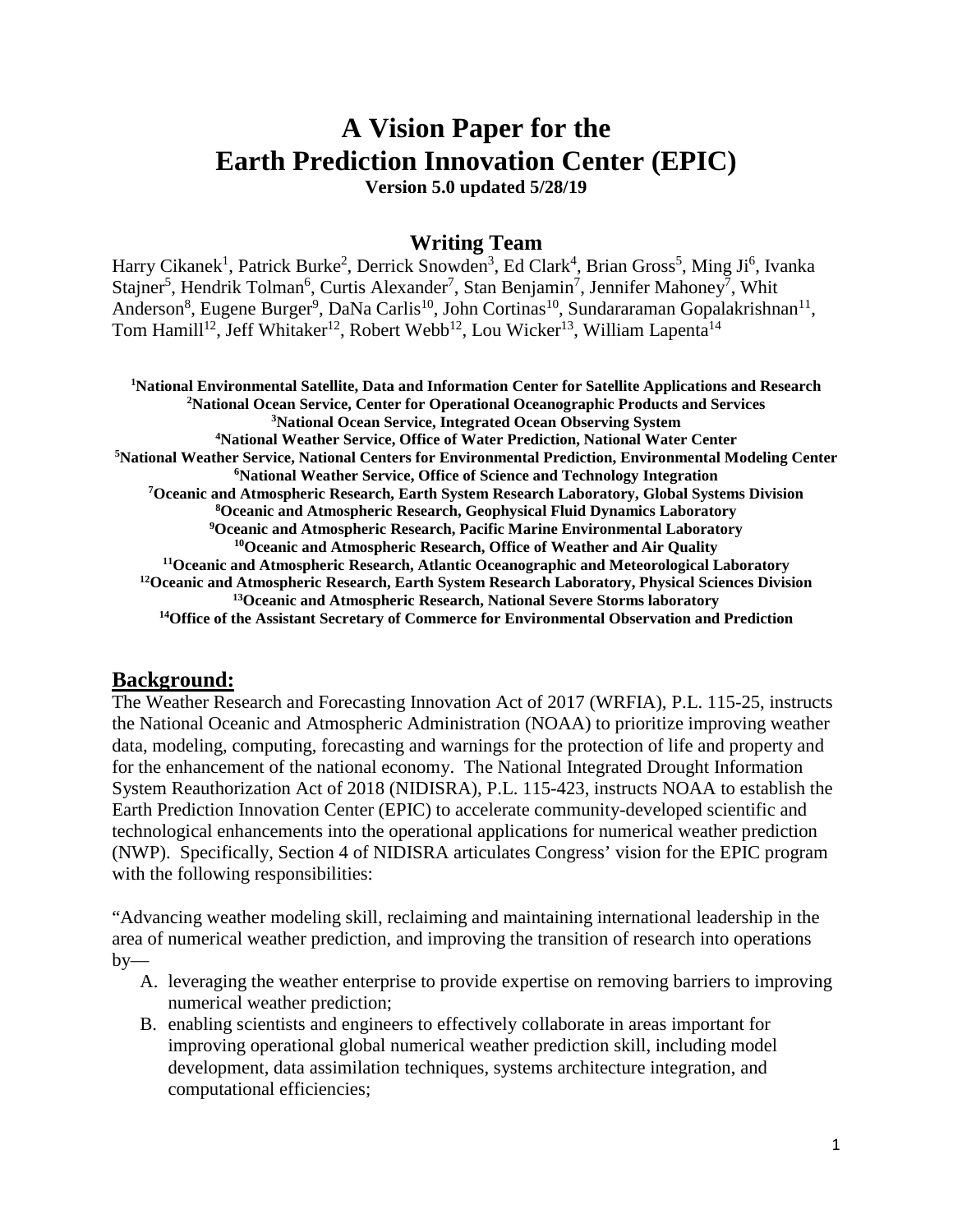- C. strengthening the National Oceanic and Atmospheric Administration's ability to undertake research projects in pursuit of substantial advancements in weather forecast skill;
- D. utilizing and leverage [sic] existing resources across the National Oceanic and Atmospheric Administration enterprise; and
- E. creating a community global weather research modeling system that
	- i. is accessible by the public;
	- ii. meets basic end-user requirements for running on public computers and networks located outside of secure National Oceanic and Atmospheric Administration information and technology systems; and
	- iii. utilizes, whenever appropriate and cost-effective, innovative strategies and methods, including cloud-based computing capabilities, for hosting and management of part or all of the system described in this subsection".

The amended WRFIA language for EPIC describes NWP in the global scale context. Therefore, the near-term program formulation will be focused on the end-to-end operational Global Forecast System (GFS) composed of the Global Data Assimilation System (GDAS), the model and Unified Post Processor (UPP). It is expected that the scope of EPIC will expand to include other operational model applications and mission priorities outlined in the 2017 WRFIA such as convective allowing models (i.e., High Resolution Rapid Refresh) and fully coupled seasonal-tosubseasonal (S2S) forecast systems (i.e., the Climate Forecast System, National Water Model, Ocean Forecast Systems). NOAA also recognizes the need to extend R2O2R standards and practices to all disciplines within the agency and to create the advanced capability needed to extend weather model output downstream to water, land, living resources, and human communities.

The transition of research into operations and operations into research (R2O2R) has been studied and reported on for decades. NOAA established testbeds and proving grounds to facilitate the orderly transition of research capabilities to operational implementation through development testing in testbeds, and pre-deployment testing and operational readiness/suitability evaluation in operational proving grounds [\(NOAA Testbeds and Proving Grounds Portal\)](https://www.testbeds.noaa.gov/). At least two of the testbeds are focused on NWP and based on interagency agreements between NOAA, the National Aeronautics and Space Administration (NASA), the United States Air Force (USAF), The United States Navy (USN) and the National Center for Atmospheric Research (NCAR) to specifically address: 1) satellite data assimilation, via the Joint Center for Satellite Data Assimilation (JCSDA), established in 2001; and 2) mesoscale modeling, via the Developmental Testbed Center (DTC), established in 1999. The amended WRFIA states EPIC will utilize and leverage existing resources across NOAA. Given the initial scope of EPIC is focused on global NWP it must effectively leverage activities under the JCSDA and DTC to be successful.

A fundamental question in the near term, is how EPIC will accelerate the rate of transitioning innovative research and development into NOAA NWP operations. A related question is how EPIC will build upon NWP success to transition research into other NOAA operational numerical guidance applications (e.g. climate, hydrologic, ocean). There are several important cultural, organizational and technological developments that have been established in the past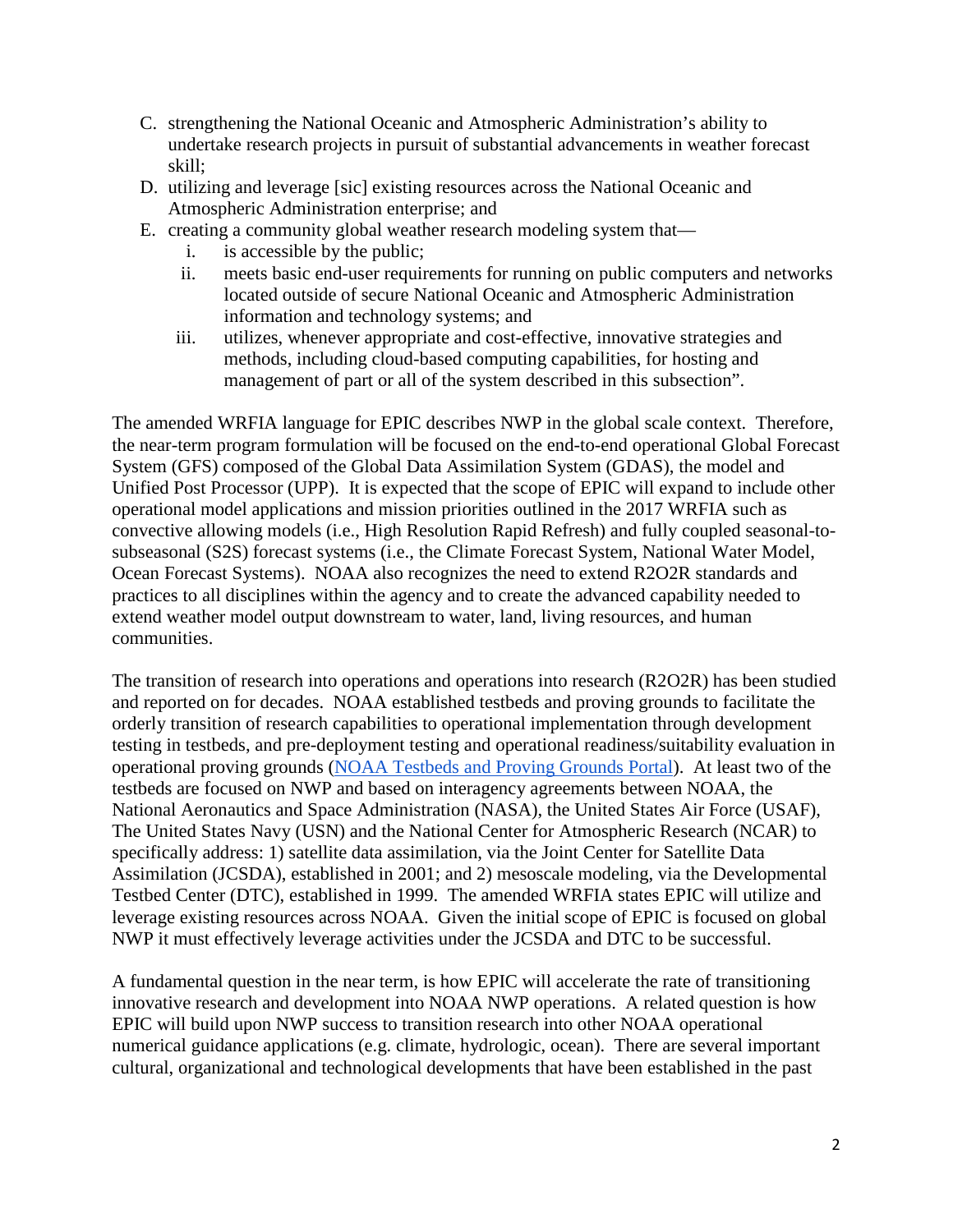several years within and external to NOAA that position EPIC to be successful in the near term and in the long term:

- 1) The National Science Foundation (NSF), NOAA, NASA, USN and USAF increased interoperability and shared use of component models through co-development of common model architectures and infrastructure.
- 2) The National Centers for Environmental Prediction (NCEP) is simplifying the National Weather Service (NWS) operational production suite based on the recommendation of the University Corporation for Atmospheric Research Community Advisory Committee for NCEP (UCACN) Model Advisory Committee (UMAC).
- 3) NOAA adopted a unified modeling strategy and established the Unified Forecast System (UFS) in partnership with the community which builds off of the common model architecture and infrastructure co-developed with other Federal agencies.
- 4) NCAR and NOAA recently signed a Memorandum of Agreement (MOA) to continue codevelopment of the common model infrastructure to support the UFS.
- 5) NOAA developed a Strategic Implementation Plan (SIP) working with federal partners, academia and private industry to define scientific and development priorities for the operational applications of the Unified Forecast System (UFS) through 14 working groups.
- 6) The NOAA Oceanic and Atmospheric Research (OAR) Office of Weather and Air Quality (OWAQ) and the NWS Office of Science and Technology Integration (OSTI) have strengthened coordination of funding programs across organizational boundaries to address scientific priorities identified in the SIP working groups through coordinated announcements of opportunity.
- 7) NOAA Fisheries published a roadmap for implementing Ecosystem Based Fisheries Management, a Climate Science Strategy, and a Fisheries Stock Assessment Improvement Plan. All of these can benefit from EPIC's approach and from associated advancements in coupled end-to-end models, particularly at S2S scales.
- 8) The Alaska Climate Integrated Modeling (ACLIM) involves multi-disciplinary NOAA and CI scientists demonstrated the merits of a unified approach to modeling the earth system from regional circulation to ecosystems and the economics of fisheries.
- 9) Cloud-based high-performance computing environments have matured to the point to enable efficient and effective processing of end-to-end NWP systems.
- 10) Within the National Water Initiative, NOAA has recognized the value of coupling NOS expertise in service delivery within a community modeling framework with NWS expertise in operational modeling and forecasting. This combination has allowed us to build towards a best in class, science based service delivery framework.

# **Defining the EPIC Vision:**

A workshop was held on 6-7 March to begin the EPIC project formulation. Twenty NOAA Federal employees participated, representing over 400 combined years of experience in numerical modeling and/or the transition of research into operations (R2O). The purpose of the workshop was to define the scope of EPIC and explore options of how it will enhance model development and transition processes within the agency. Participants agreed EPIC must provide a framework to accelerate R2O through community-developed enhancements into the UFS and its operational applications. The UFS is a community-based, coupled comprehensive Earth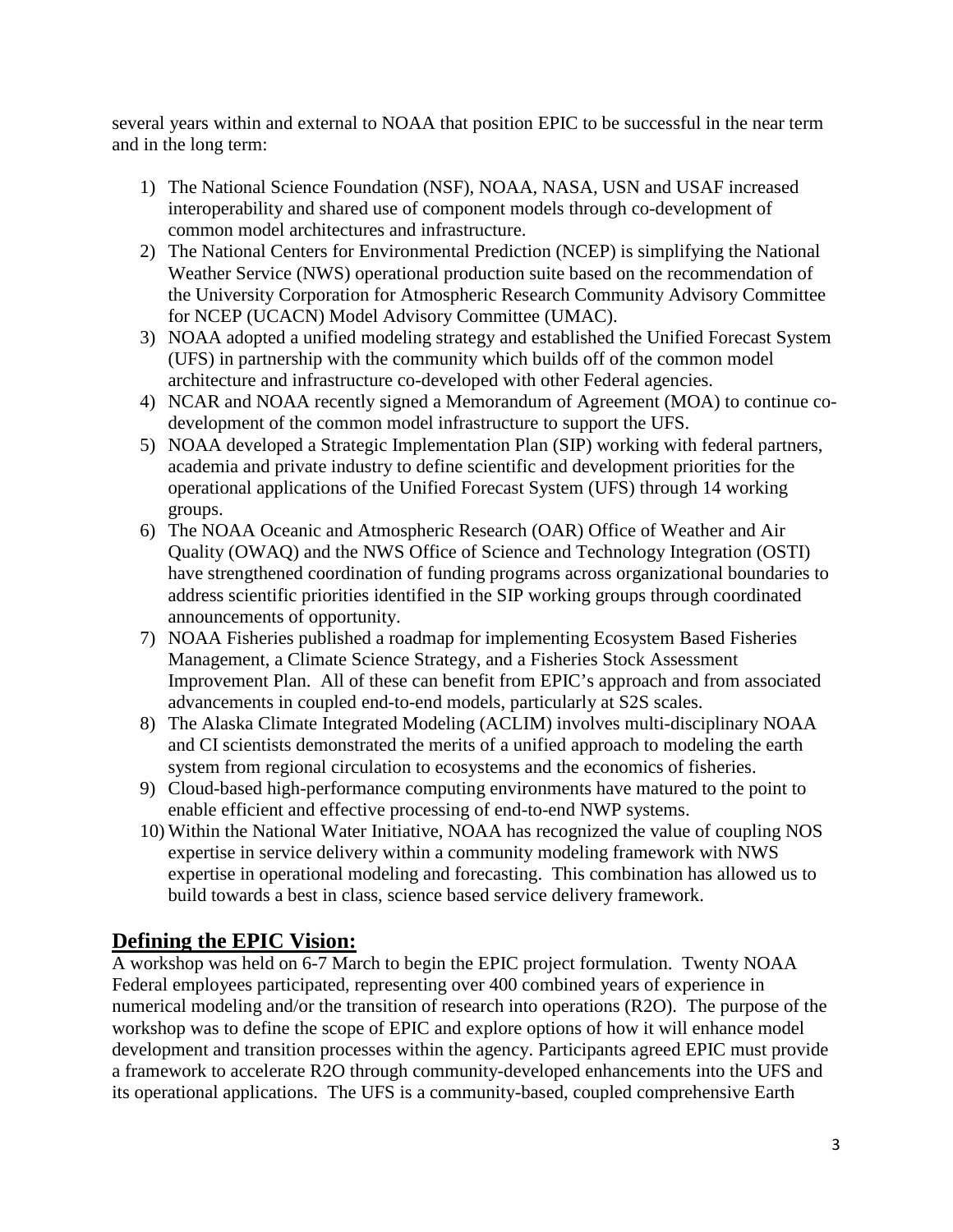system model-based analysis and prediction system designed to meet NOAA's operational forecast mission to protect life and property and improve economic growth.

Seven 7 core investment areas for EPIC were identified:

- 1. Software engineering
- 2. Software infrastructure
- 3. User support services
- 4. Cloud-based high performance computing
- 5. Scientific innovation
- 6. Management and planning
- 7. External engagement and community

The workshop participants agreed the UFS must be scientifically credible, documented, supported, computationally flexible, managed and available to the entire scientific community for use in fundamental research, development of system improvements and operational applications. This will require investments in software engineering, software infrastructure, user support services and the ability to run the system on cloud-based high performance computing. It was also agreed EPIC must provide a management function to communicate, adhere to and guide the [R2O2R transition process.](https://drive.google.com/open?id=1I6_nCkGjhbCQ4E873t8x7bOC0w_1wSPu) Finally, EPIC must effectively establish clear lines of communication and coordination between scientists within and external to NOAA to deliver scientific innovation within the UFS framework.

The purpose of this Vision Paper is to: a) validate the EPIC concept defined herein with NOAA leadership; b) provide the foundation and guidance for the EPIC Program to begin implementation; c) socialize the concept with the prospective partners and modeling community, and; d) communicate with Administration and Congressional stakeholders to respond to EPIC authorizing language.

The following sections provide descriptions of the major components within the priority investment areas as identified at the workshop. The last section provides a summary and nearterm roadmap for next steps.

# **1. Software and Performance Engineering**

Modeling systems for NWP and other components of the full-earth system within the UFS, and the operational applications derived from them, are becoming ever more complex. The days when a single scientist could understand the entire system are over. In order for innovative research to be integrated and tested in the UFS quickly, algorithms must be encapsulated into sections of code that have well-defined interfaces. This way, a scientist can focus on his or her particular area of interest without having to know the details of how other parts of the model function. In the computer science industry, this design principle is known as *separation of concerns* (SoC). A key part of EPIC will be to bring modern software engineering practices, such as SoC, to bear on the model development process. EPIC will employ professional software engineers to work directly with scientists in an integrated cross-disciplinary environment, to ensure that the UFS code is easily maintainable, extensible and performance optimized. A key part of this will involve ensuring that all code modules include tests and can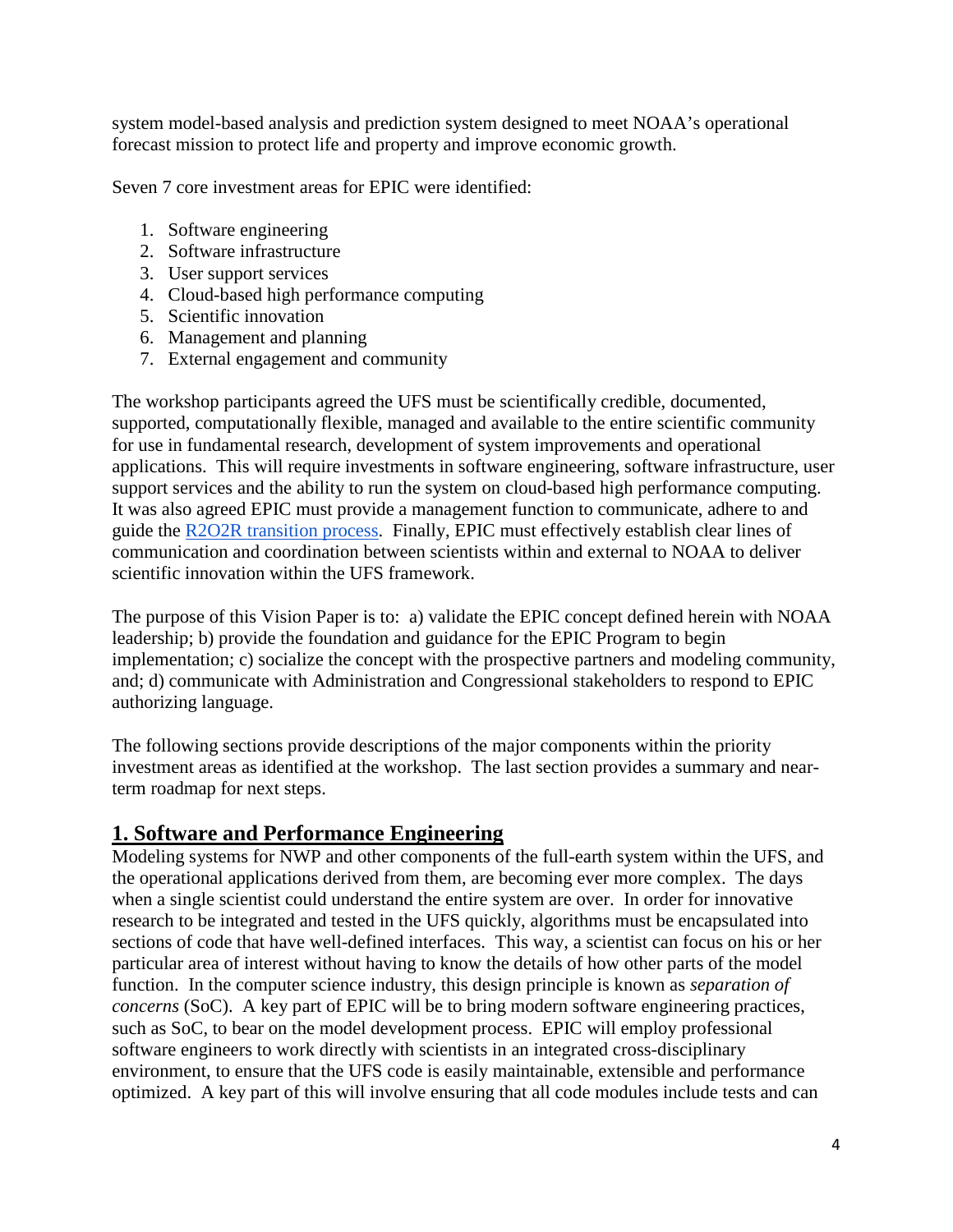be reused across components of the system wherever possible. In addition to working directly with scientists to integrate new algorithms, EPIC software performance engineers will be needed to continually refactor, modernize and optimize the existing code as software and computing platforms evolve.

Another key role for the EPIC software engineering staff will be to 'containerize' the UFS software. Containers provide a packaging mechanism in which applications can be abstracted from the environment in which they run, whether that is a scientist's laptop, a university HPC system or in the cloud. Containerization is a key aspect of the SoC design principle, since it allows developers to focus on their scientific algorithms, separate from platform-specific compatibility and dependency issues.

Testing is critical to ensure the software quality for newly modified code, assure robustness, and verify performance. EPIC's testing infrastructure should encompass regression, hierarchical unit, quality assurance, code coverage and performance testing. Unit tests will be required for any new code to be accepted into the UFS. Continuous Integration (CI) approaches that *automatically* build and test all proposed code changes will be an essential component of the EPIC testing infrastructure.

Talented software engineers are in high demand in the tech industry, and salaries reflect this. In order to recruit the necessary talent, EPIC will need to devote a significant portion of its budget to software engineering, more than has traditionally been done within NOAA. To stimulate knowledge infusion and foster effective collaboration, there should also be cross-training opportunities, where software engineers are embedded with the scientists to understand the science, and share modern software engineering best-practices. This will foster better communication while promoting greater staff investment in the core goals of EPIC.

# **2. Software Infrastructure**

Software infrastructure is defined as the foundational code and processes upon which applications are built and managed. The UFS is an end-to-end system for earth system prediction that encompasses the assimilation of observations (i.e., efforts such as the Joint Effort for Data assimilation Integration (JEDI)), development of initial conditions, execution of the prediction model, post-processing and analysis of model output, verification of results, and the delivery of products. Software infrastructure must support this entire process.

The Memorandum of Agreement between [NCAR and NOAA for the co-development of](https://drive.google.com/open?id=16riP50vQFv7odOoRGvSRwxapVvk6niE2)  [common model infrastructure](https://drive.google.com/open?id=16riP50vQFv7odOoRGvSRwxapVvk6niE2) outlines areas of model development that help define the scope of software infrastructure considered here. These include:

## **2.1 Open, managed, authoritative repositories**

Community involvement will play a critical role in the development and the progression of software from concept through acceptance into operations. This requires not only a robust repository infrastructure, but also a dedicated staff to manage version control. An open, authoritative and well-managed repository infrastructure, based on Git and the associated cloudbased GitHub. Git is a distributed version-control system for tracking changes in source code during software development. It is designed for coordinating work among programmers, but it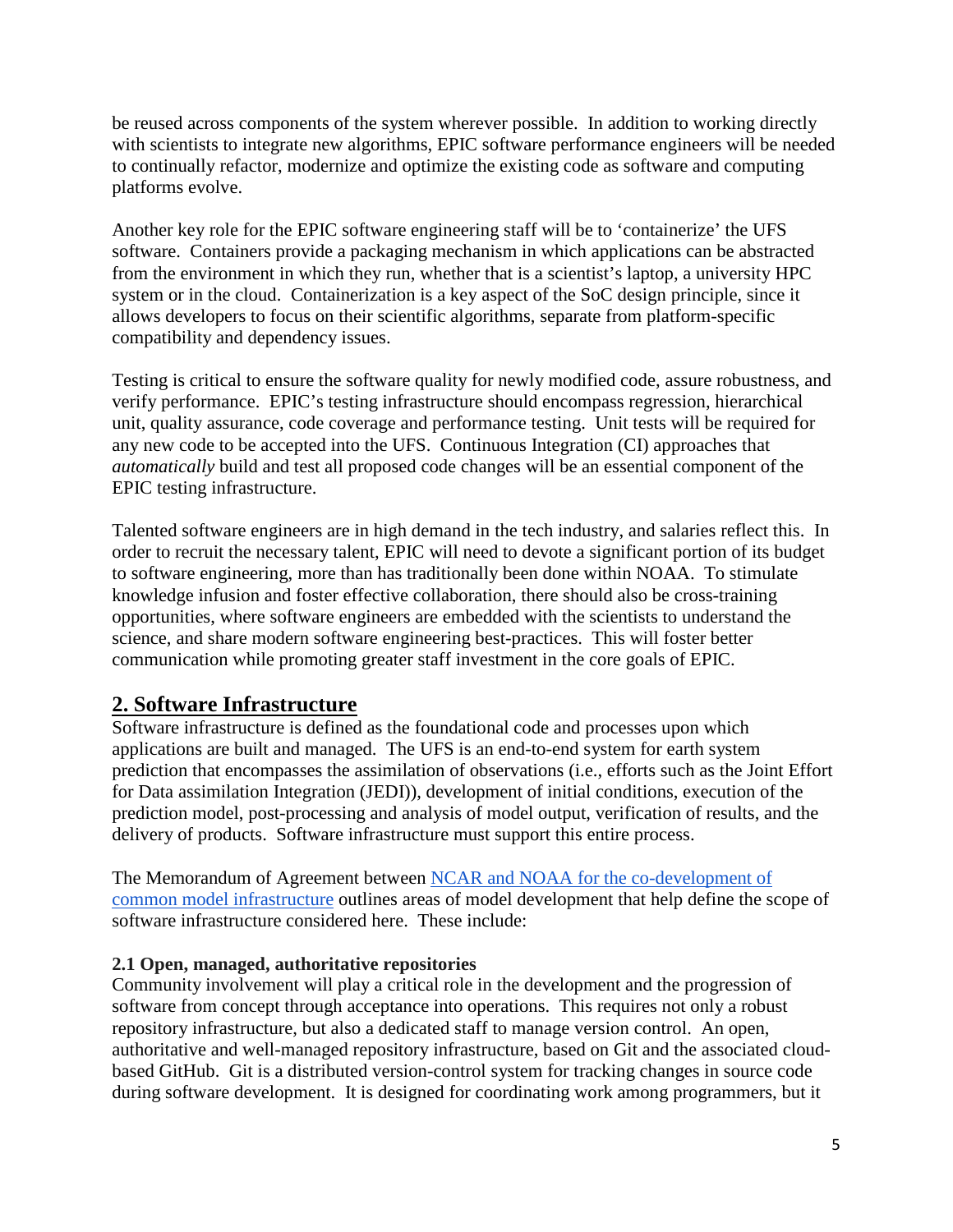can be used to track changes in any set of files. Repositories will exist for umbrella applications and different components. Each component repository will contain the source code for a unique component of the UFS application. The umbrella repository will contain the policies, documentation, configurations, and testing protocol required to link to the individual component repositories, which, when brought together, define a given UFS application. The [UFS](https://drive.google.com/file/d/1dF0DuwH-VC109MrPC_inrAO3i7-_4hD-/view) [Repository Management Plan](https://drive.google.com/file/d/1dF0DuwH-VC109MrPC_inrAO3i7-_4hD-/view) provides one example of such a repository governance.

## **2.2 Workflow Management**

In the context of this document, workflow refers to all infrastructure, code, and datasets needed to configure, build, test, and run an end-to-end forecast system. This common workflow infrastructure should be developed and maintained to facilitate community research and accelerate the adoption of new research into operations. Examples of current workflows include CIME from NCAR, Rocoto from EMC, and JEDI from the JCSDA. The intent is to make the workflow portable enough that it successfully executes on a few commonly used computing platforms

## **2.3 Intra- and Inter-Component Coupling**

The Earth System Modeling Framework (ESMF) architecture and the National Unified Operational Prediction Capability (NUOPC) layer are well-established community software packages. Building on the NUOPC infrastructure, the NCAR- and NOAA-developed Community Mediator for Earth Prediction Systems (CMEPS) is a new framework for intercomponent coupling of community models that can ultimately accommodate multiple model coupling strategies. EPIC should develop, support and maintain a common CMEPS mediator.

# **3. User Support Services:**

One of the key areas for EPIC success is establishing comprehensive user support services to enable a broad and vibrant community of UFS users and developers. User Support Services (USS) will nurture a collaborative, community-based framework to support, advise and educate a cadre of system and software users as well as developers. A valuable use case for USS is the [Graduate Student Test,](http://ufs-dev.rap.ucar.edu/index.html#/science/gst) which demonstrates that the code is well structured and usable, such that, in a matter of hours, a graduate student can install and test the code, then begin running the code for development purposes.

## **3.1 Technology**

Initial USS is a near-term (0-3 years) high priority for EPIC. As EPIC matures, these functions are envisioned to extend in depth, scope, and expertise. The following core technology capabilities will be made publicly available:

- Code portability, as described in Section 1, to include the workflow for running the code on computing systems accessible to the user community.
- The code in a managed public authoritative repository, as described in Section 2.
- Test-cases, with supporting data, to ensure that the system compiles and runs correctly.
- A verification package for the system, with regression tests and a set of standard metrics.

Thus, the core deliverable in the first three years is an end-to-end UFS software system for the user communities that is portable (platform-independent), user-friendly, and supported by EPIC resources and staff. Components of this platform-agnostic system are currently being developed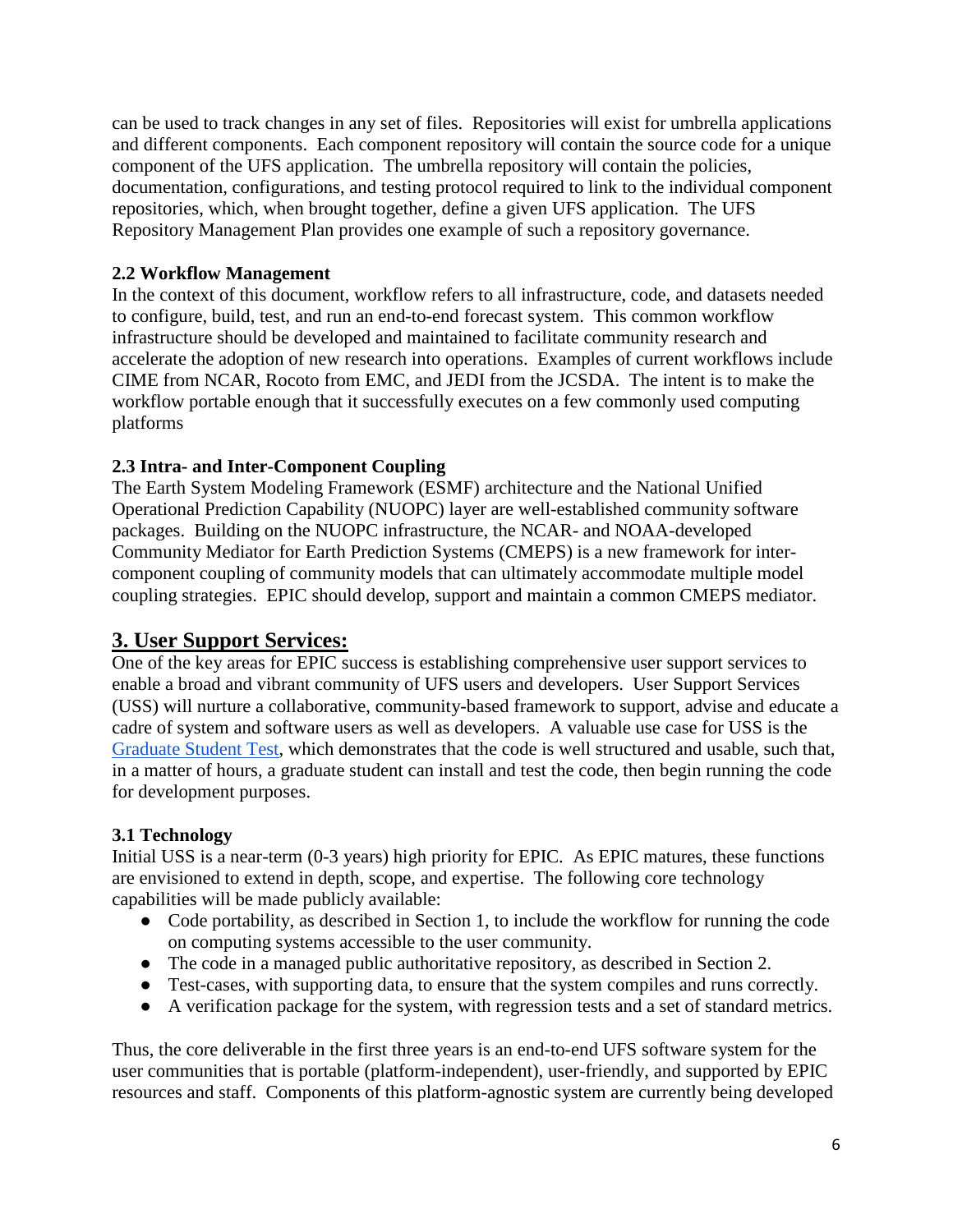using Docker containers for community modeling systems. Lessons learned from investigative NOAA computing efforts, such as the Big Data Project and ongoing collaborations with Azure and AWS cloud services, will also be applied to inform the development of these capabilities. This end-to-end system will be a software capability that includes the acquisition of observations, the data assimilation system, the model forecast system, the post-processing, and a verification capability.

## **3.2 Documentation**

Comprehensive code and science-based documentation is essential for UFS usability. EPIC will deliver a comprehensive set of documentation (both 'in-line' to the code and external) that supports scientific familiarization and understanding of model code by researchers and developers. The documentation will be maintained dynamically by both the user community and EPIC support staff to ensure it stays up-to-date as the code is updated or revised. EPIC will enable the community to grow (and act as a force multiplier), teach themselves, and foster a more collaborative approach to code development. The documentation will address all four core technology capabilities, including: how the code is managed and code versions are controlled; the types of administrative code management activities that are performed; best practices that will be enforced to ensure model code portability to a variety of computing platforms; and the test cases and verification packages used. This initial large investment in comprehensive documentation likely will "pay" for itself in the long-term reduction of effort needed to support the UFS system through staffed help desks and moderating and responding to user forums. To help introduce users to the system, along with the support staff and documentation, regularly scheduled user tutorials and workshops (both in-person and online) will be provided by EPIC, particularly during the first years of EPIC.

## **3.3 Community Development Support**

To facilitate the initial growth of the user community, it may be beneficial to establish a user help desk. EPIC USS will promote collaborative user interfaces, such as virtual forums, and adopt best practices from the software development and science communities. Such technological interfaces must be compliant with Department of Commerce (DOC) and NOAA policy, and may include:

- Documentation functions within GIT repositories, as recommended in the Software Infrastructure plan.
- Real-time community dialog, such as a Slack channel.
- Collaboratively developed, modified and dynamically maintained web-based documentation (i.e. wiki).
- Online tutorials, e.g., virtual Hang-outs or YouTube (educational) videos.

EPIC will establish routine in-person user-focused workshops and sessions or forums at meetings, such as AMS and AGU conferences. As the community grows, EPIC should consider developing Massive Online Open Courses (MOOCs). USS should grow the community and foster partnerships and collaborative activities with the following:

- Cooperative Institutes and NCAR.
- NOAA Line Offices, other Federal agencies and private industry.
- Academic institutions and possible including UFS in graduate curricula.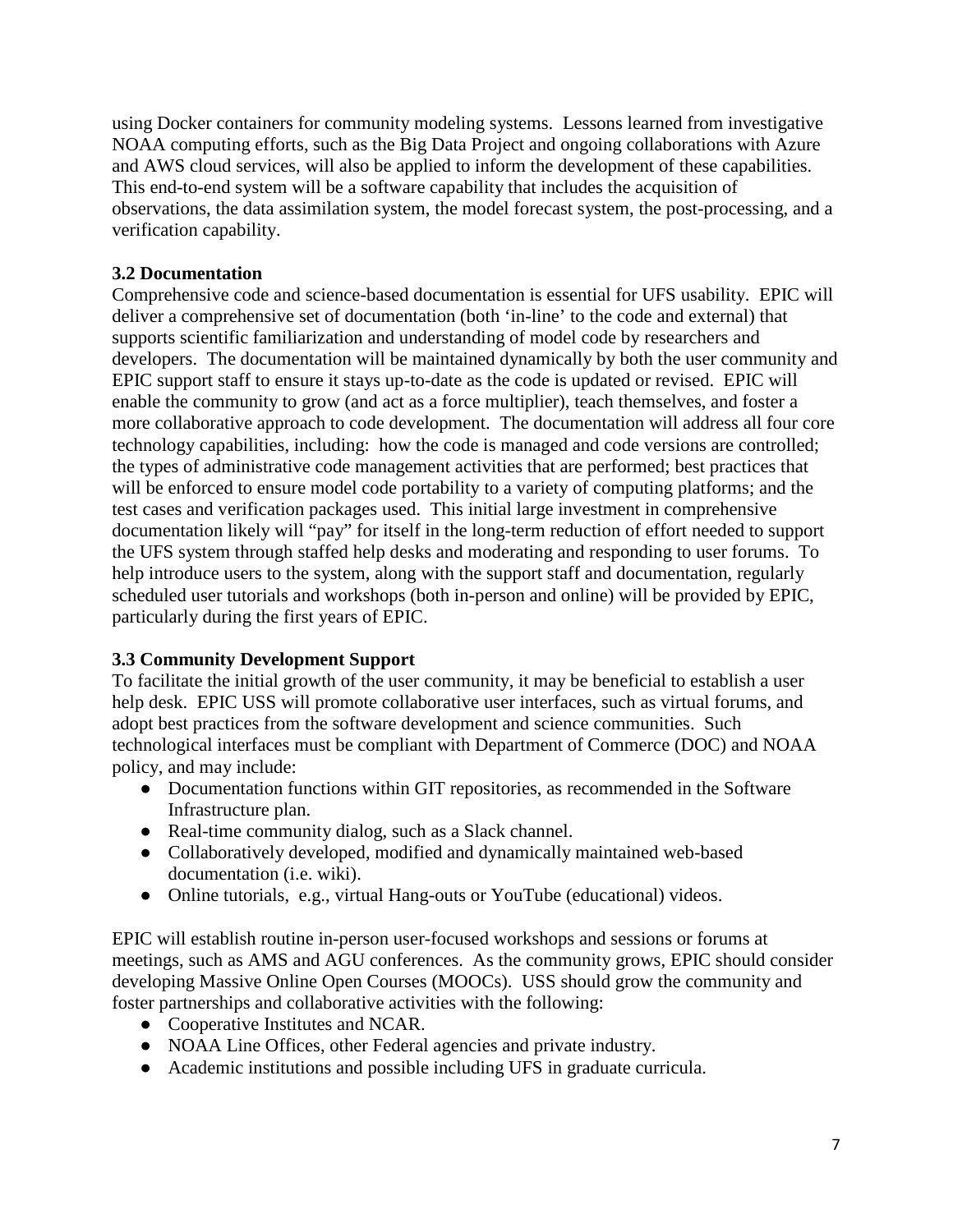# **4. Cloud-Based High Performance Computing:**

The EPIC high-performance computing (HPC) strategy has two core components designed to promote rapid advancement of the UFS system by NOAA scientists and users from outside NOAA. The first component will enable a scientist to rapidly run models and conduct research employing the current version of the operational NWP system run at NCEP and, potentially, other operational centers, establishing the *first* operational end-to-end NWP system available to weather researchers in the United States. The second component lowers the compute-barrier often preventing researchers from using NWP systems by providing a software system that runs on a variety of hardware platforms, including the cloud, university HPC, as well as traditional HPC available within NOAA, Department of Energy (DOE), NASA, and NCAR organizations. This capability will be crucial for rapid adoption of the system.

## **4.1 EPIC and a UFS Compute Strategy**

The chief barrier to broadening the base of earth system modeling research is the lack of research HPC resources within organizations (e.g., NOAA). For example, global and regional highresolution NWP is a resource intensive endeavor that stresses most computing infrastructures (e.g., central processing units (CPU), input/output (I/O), and disk capacity). Traditional NWP research has occurred only on "big iron", i.e., a large system internally managed by organizations who periodically can invest large resources into their HPC. HPC availability is a limited resource, which greatly limits the number of users who can do NWP research. For government labs, another major barrier is access, due to the security clearances now required for accessing their internal and agency-wide shared systems. Very few short-term (less than 1-year) projects from non-Federal employees (e.g., university faculty and students or private industry personnel) are ever realized. Researchers with good ideas cannot get onto a machine and test their ideas before having to move onto their next project.

The success of the UFS, therefore, may ultimately depend on its own "user scalability". We believe that scaling up UFS research activities requires the UFS to be portable across multiple computational architectures to enable access for a much-larger user base. This approach is used by NCAR for the Weather Research and Forecast (WRF) model. The WRF runs on a large number of platforms, ranging from the laptop to high-end HPC at the national centers. Importantly, the rapid growth and proliferation of cloud computing resources over the past decade now provides a new way forward that an end-to-end UFS should leverage. EPIC should focus on providing a UFS that can be easily run on cloud computing HPC systems that are currently most suited for large-scale earth system prediction. NOAA should also invest in software engineers (sec. 1) to work with NWP scientists, to develop a portable system that runs with ease on nearly any platform having sufficient resources. Over the next five years, NOAA, through the Office of the Chief Information Officer needs to fully develop and implement a cloud computing strategy for research and development to properly plan for and develop the capability. However, this does not preclude the need to maintain our current internal R&D and operational HPC "big-iron" - these computing resources will always be needed for highreadiness-level (RL) projects transitioning into NCEP operations. Maintaining a balanced portfolio, with growth in both cloud computing and NOAA's internal HPC system, will help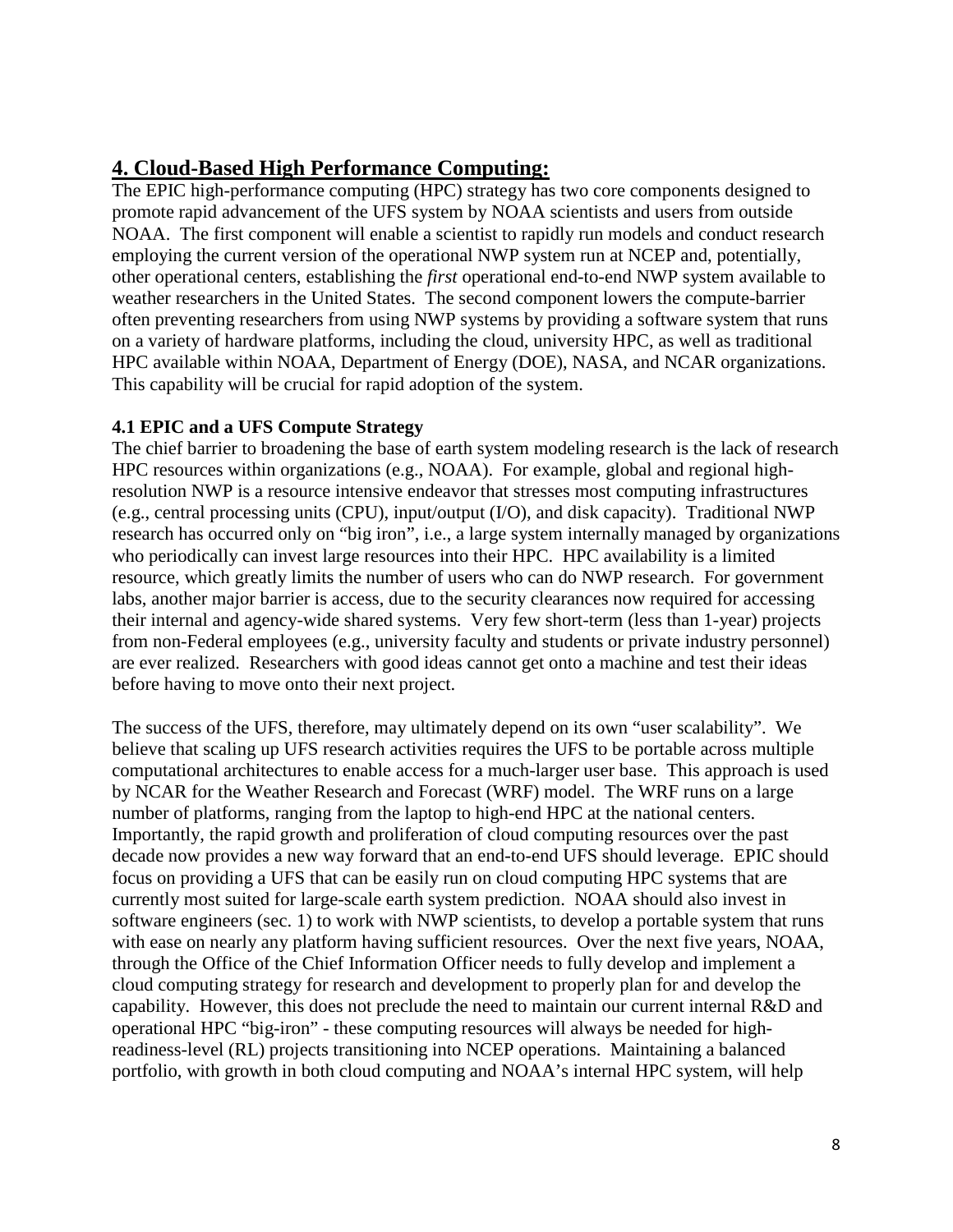mitigate risks to our computing needs, given that cloud-computing vendors are very much market driven.

## **4.2 Strategic Partnerships and a Next-generation Earth Prediction Capability**

The development of a next-generation prediction system based on exascale computing (i.e., computing systems capable of at least one exaFLOPS, or a billion billion calculations per second) is a grand challenge activity that several agencies (DOE, NASA, NOAA) have begun researching. There exist many challenges in both hardware and software to move beyond the current performance levels (i.e.,  $\sim O(10)$  Petaflops) of existing UFS applications. Exascale computing is initially likely to represent an aggregated compute capability for large highresolution ensembles or coupled systems. Whatever the path forward, EPIC will need to develop strong partnerships with other agencies to develop effective computing strategies to reach the exascale performance for comprehensive earth system prediction capabilities that will be needed to assess and forecast weather and climate in the latter half of the 21st century. These activities will occur higher up the R2O funnel than traditional NOAA research initiatives, requiring extending our thinking about the UFS to a multi-decade activity.

# **5. Scientific Innovation:**

The "I" in EPIC stands for innovation. Therefore, EPIC must be designed to stimulate innovation and the transition of research into UFS operational applications. Workshop participants generally agreed on three points. First, NOAA research-to-operations programs (e.g., JTTI and NGGPS) are most concentrated on high RLs, i.e., finalizing relatively mature applications for operational use. Second, there need to be periodic research and development (R&D) portfolio evaluations that include assessments of low-RL project viability, maturity, and priority for advancing to the next development stage, along with a formalized, evidence-based "stage-gate" process in EPIC and throughout NOAA. Third, what NOAA funding there is for low RL activities originate in other agencies or in NOAA laboratories. There are no formal mechanisms in place for sustaining these promising projects as they progress to higher RLs. The formation of EPIC is a chance to reconsider how R&D across RLs can be managed more effectively to maintain a stream of innovations into NOAA's operational mission. There is an opportunity to improve this process and define a more specific role for EPIC (consistent with NOAA R&D policies - see [here](https://www.corporateservices.noaa.gov/ames/administrative_orders/chapter_216/216-105B.html) and [here\)](https://www.corporateservices.noaa.gov/ames/administrative_orders/chapter_216/216-115A.html) with the update of the NOAA R&D plan for 2020-2026.

The precise role for EPIC in the scientific innovation process is still up for discussion. The figure below illustrates several possible non-exclusive options within the paradigm of the NOAA R2O funnel; however, more ideas are welcome. All options are based on the premise that EPIC will deliver a robust community prediction system based on the UFS and that enterprise partners will be using the UFS for their low-RL R&D. In panel (a), using evidence-based decisionmaking procedures and evaluators that span the R&D funnel, EPIC would foster the improvements coming from the broader weather enterprise and recommend what is ready for further development at mid RLs in, for example, OAR, NESDIS, or NOS for potential transfer to operations. In panel (b), EPIC provides a similar functionality, but evaluates contributions from NOAA and the wider enterprise at mid-to-high RLs, deciding what system improvements are ready for pre-parallel testing. In panel (c), EPIC would provide the scientific direction to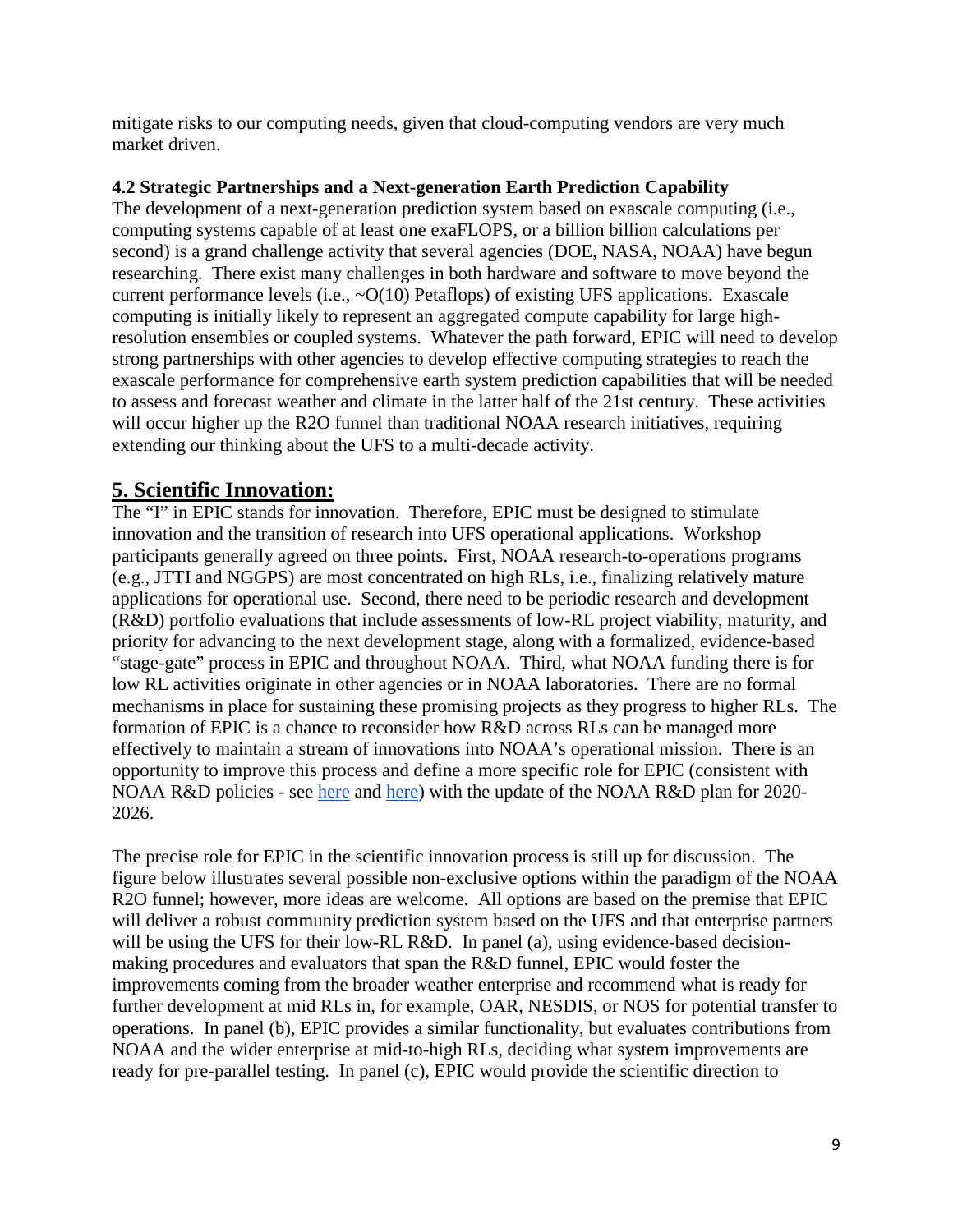addressing scientific grand challenges, shepherding promising projects from their infancy through to operational implementation.

In order for EPIC to stimulate and increase the rate of innovation into NOAA operations, it must deliver the community-based UFS, connecting high- and low-RL projects within the funnel. To eliminate discontinuities (i.e., hand offs) between research, development, and operational elements, EPIC must also provide a communication continuum across the RL's and organizations within the funnel. It is envisioned that EPIC should provide a collaborative environment capability, where scientists from NWS (i.e., Environmental Modeling Center, Meteorological Development Laboratory), NESDIS, OAR, NOS, and NMFS labs, academia and private industry can gather to conduct innovative co-development and associated testing. The collaboration capability will be designed to stimulate innovation, allow scientists to conduct higher-risk work, and increase NOAA's ability to engage world-class scientists and software engineers.



**Figure 1**: An illustration of three potential roles for EPIC in fostering scientific innovation in the development of the UFS. See associated text for related discussion.

# **6. Management and Planning:**

The EPIC "Management and Planning" investment area provides the leadership and administration for the two functions central to EPIC success. The first function is to build and sustain EPIC as a 21<sup>st</sup> Century distributed community-model development capability by providing leadership and support to efficiently and effectively execute the other 6 components and functions that comprise EPIC. To facilitate this, NOAA has placed the EPIC Program within OWAQ.

During the early phase of formulating and defining EPIC, options for acquiring and managing the components will be assessed. A key governance element of this will be to establish a management structure that enables a NOAA R2O2R framework for earth system prediction models that effectively harnesses the community advances in understanding and modeling while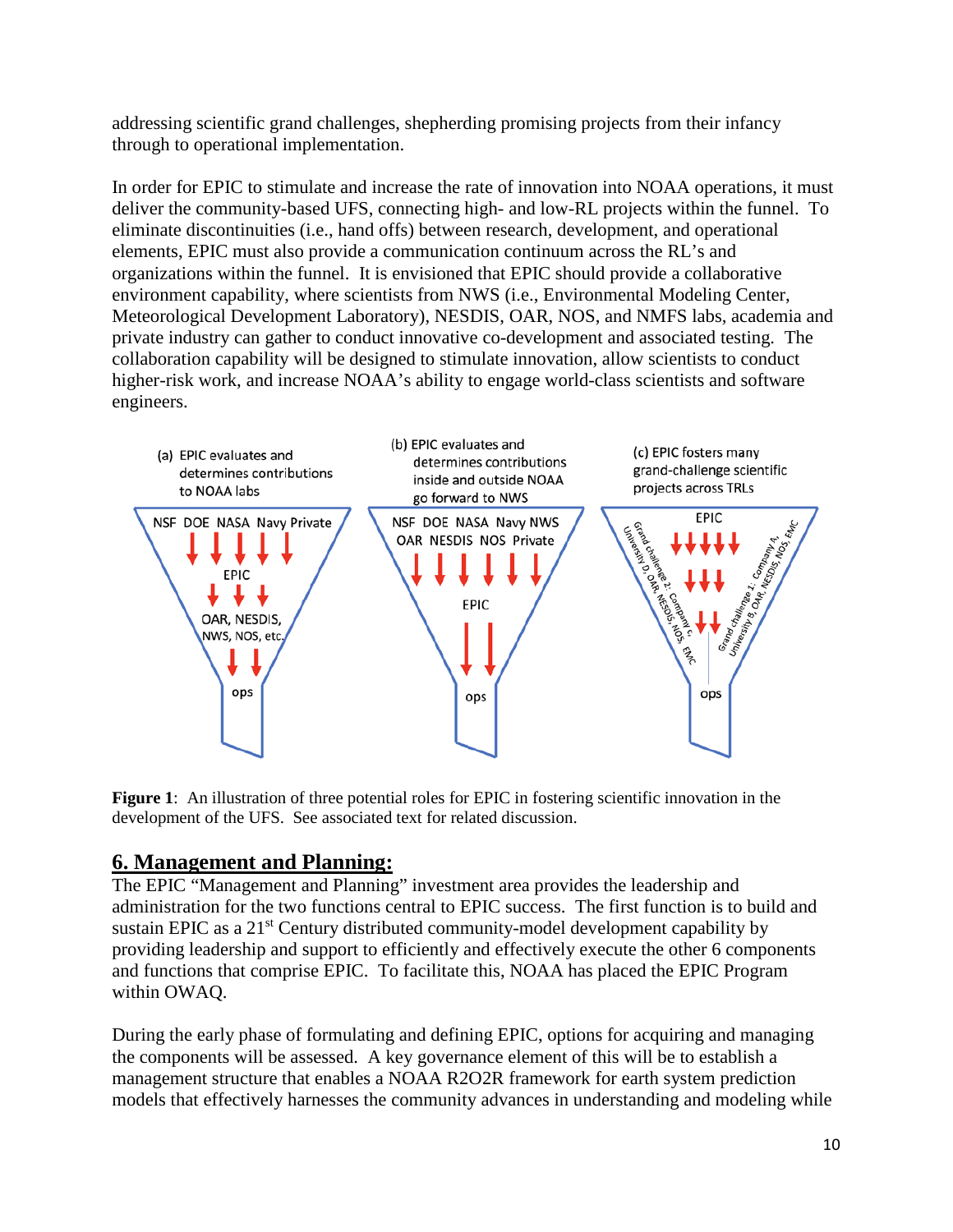providing a value proposition to attract partners. This capability will be resourced by integrating NOAA research labs and programs (OAR, NWS, NWS, NOS), developmental organizations (e.g., EMC, NOS/OCS, and NESDIS/STAR), and Operational Line Offices (NWS, NOS, NMFS, NESDIS) within EPIC. NOAA-wide commitment to and support of matrix-managing the EPICleveraged pool of resources and capabilities is necessary. This approach will ensure that EPIC priorities will be integrated into the much-larger NOAA portfolio of activities that are critical to achieving EPIC goals.

The second function will be services required to establish a stakeholder engagement process, workshops, training and forums to identify, articulate and sustain NOAA operational needs, plans and roadmaps. The foci underlying these services are to: a) drive strategy, priorities and funding for model research and development programs and researchers and developers; b) communicate grand challenges in prediction to the research and development communities; c) implement internal evidence-based decision-making processes for evaluating potential system improvements; and d) guide associated HPC planning. As a sustained partnership, NOAA will need to plan for investing in the infrastructure required to support easy internal and external community access and use of model code, software engineering at all development stages, and high-performance computing capabilities enabling broad community participation. Within the strategic management component, EPIC provides NOAA the facility to formulate and communicate operational needs over short to long term to the developer/researcher community, while also providing the facility for the developer community to formulate and communicate roadmaps for the art of the possible over time, enabling strategic planning and resource allocations for research and model development/improvement programs and future operational model suite improvements.

The initial focus for EPIC implementation will be on NWP and the UFS. As the UFS evolves toward full coupled Earth System Modeling, providing guidance for operational applications to support the coastal marine environment, hydrological forecasting overland and at the coasts, and the sustainable exploitation of living resources will be essential to the overall success of EPIC. Evolving EPIC to fulfill this potential will be a responsibility of the management and strategic planning function and pursuing these strategic enhancements will require input from across NOAA.

# **7. External Engagement and Community:**

The vision for EPIC presumes that model development through a community of NOAA internal and external partners will yield an increase in the rate of improvement in its operational systems. Successfully attracting external partners to participate in a community development effort requires an engagement strategy focused on identifying willing partners, engaging them to understand their needs, and incentivizing them by providing an environment that will enable fulfilling those needs while also accelerating development of earth system models NOAA depends on for operational service delivery.

Delivering a new and fresh approach to engaging the external community requires a different thought process for conducting business. Over the past few years, NOAA has set out to develop an integrated external engagement approach that allows partners to be deeply involved in decision making across NOAA's modeling infrastructure (i.e. Unified Forecast System Steering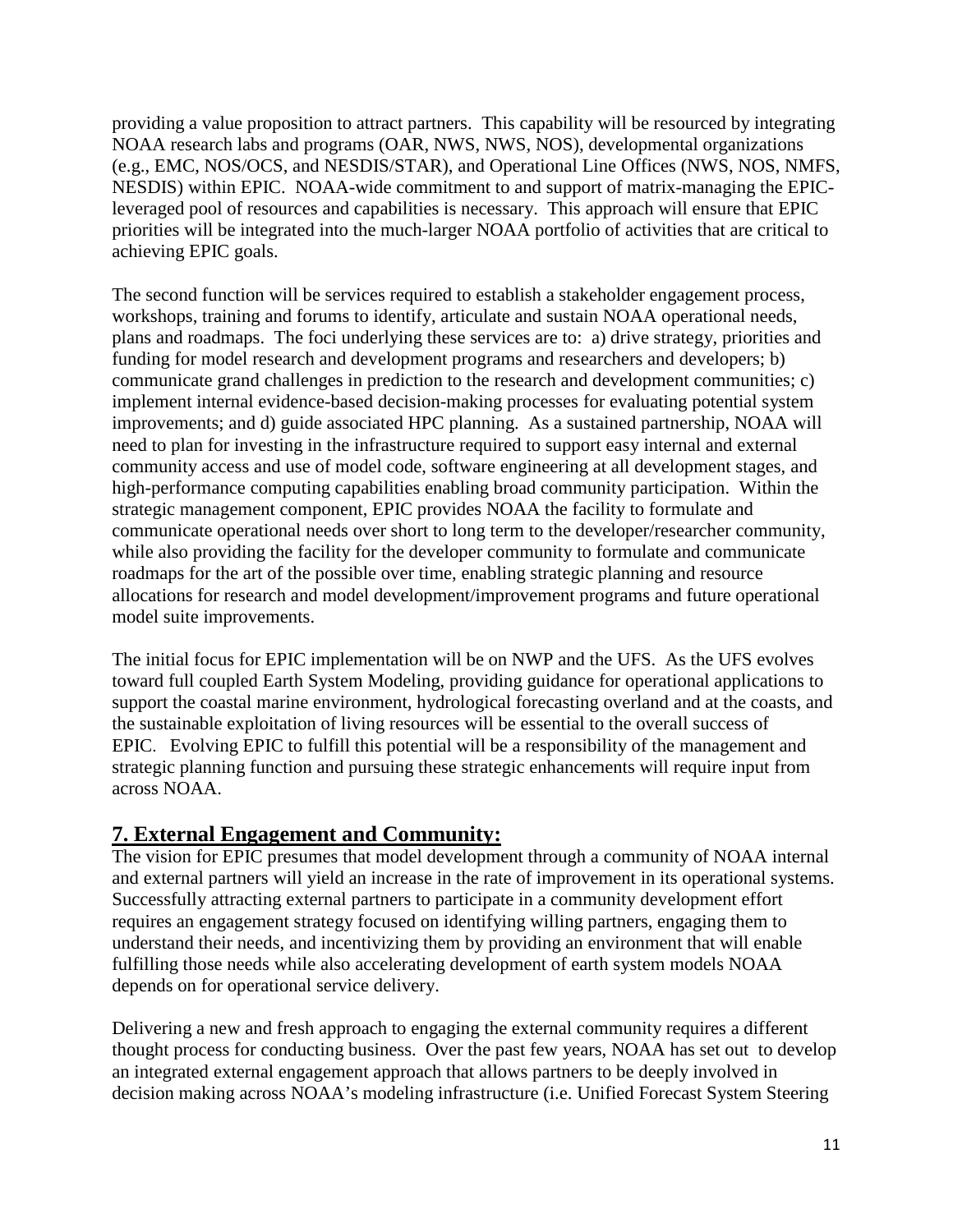Committee). EPIC will build upon these efforts in shared decision making and priority setting by creating an environment where community members can actually work on the same problems using the same tools (predominantly model code). This environment will allow the development community to easily share knowledge, tools, software, training, and computational architecture in the form of commercial cloud computing. EPIC is, in part, a program to organize and enable community collaboration, along with a computational system that can serve as infrastructure for this community. For EPIC to be successful, the community must, at all stages of development, have a clear voice in the design and execution of the program and the computational system.

Community engagement activities can be grouped in support of two main goals. First, engagement is a critical piece of a system development life cycle, serving to identify and understand the requirements for a functioning system. Feedback from potential stakeholders helps inform the design of the program and the computational system, ensuring both meet research and operational needs. Typically, successful software development projects consistently conduct this type of engagement or customer interaction throughout the project lifecycle, not just at the beginning.

The second element of engagement aims to ensure that the developer community (scientists, software engineers, etc.) remains vibrant and active. This activity fosters community by creating opportunities for members to interact and share ideas, knowledge, and tools. The scoping committee agreed that EPIC should support several activities aimed at building and maintaining the developer community, including:

- ensuring a reliable and regularly updated web presence,
- instituting a visiting scientist program,
- supporting hackathons and code sprints to galvanize developers around a problem,
- embedding software engineers with scientists to encourage cross-disciplinary input into model development, and
- encouraging best practices for software engineering.

NOAA must avoid a "build it and they will come" mentality. Rather, from inception, we should ingrain community engagement into the core principles of the EPIC program and accept responsibility for maintaining active and persistent efforts to engage the community on their terms, make the case for exploiting EPIC to enable community goals, and be open to feedback that might change EPIC's evolution. Cultivating a culture of community engagement is well worth the effort, given the potential for improvements to our operational forecast portfolio.

# **8. Summary and Next Steps:**

The reauthorization of the Weather Research and Forecasting Innovation Act in January 2019, P.L. 115-423, instructs NOAA to establish the Earth Prediction Innovation Center (EPIC) to accelerate community-developed scientific and technological enhancements into the operational applications for numerical weather prediction (NWP). The initial focus is on the operational global medium range NWP application known as the Global Forecast System (GFS).

A workshop was held on 6-7 March to begin the EPIC project formulation within NOAA. Twenty NOAA Federal employees with more than 400 combined years of experience in numerical modeling and/or the transition of research into operations participated. Workshop